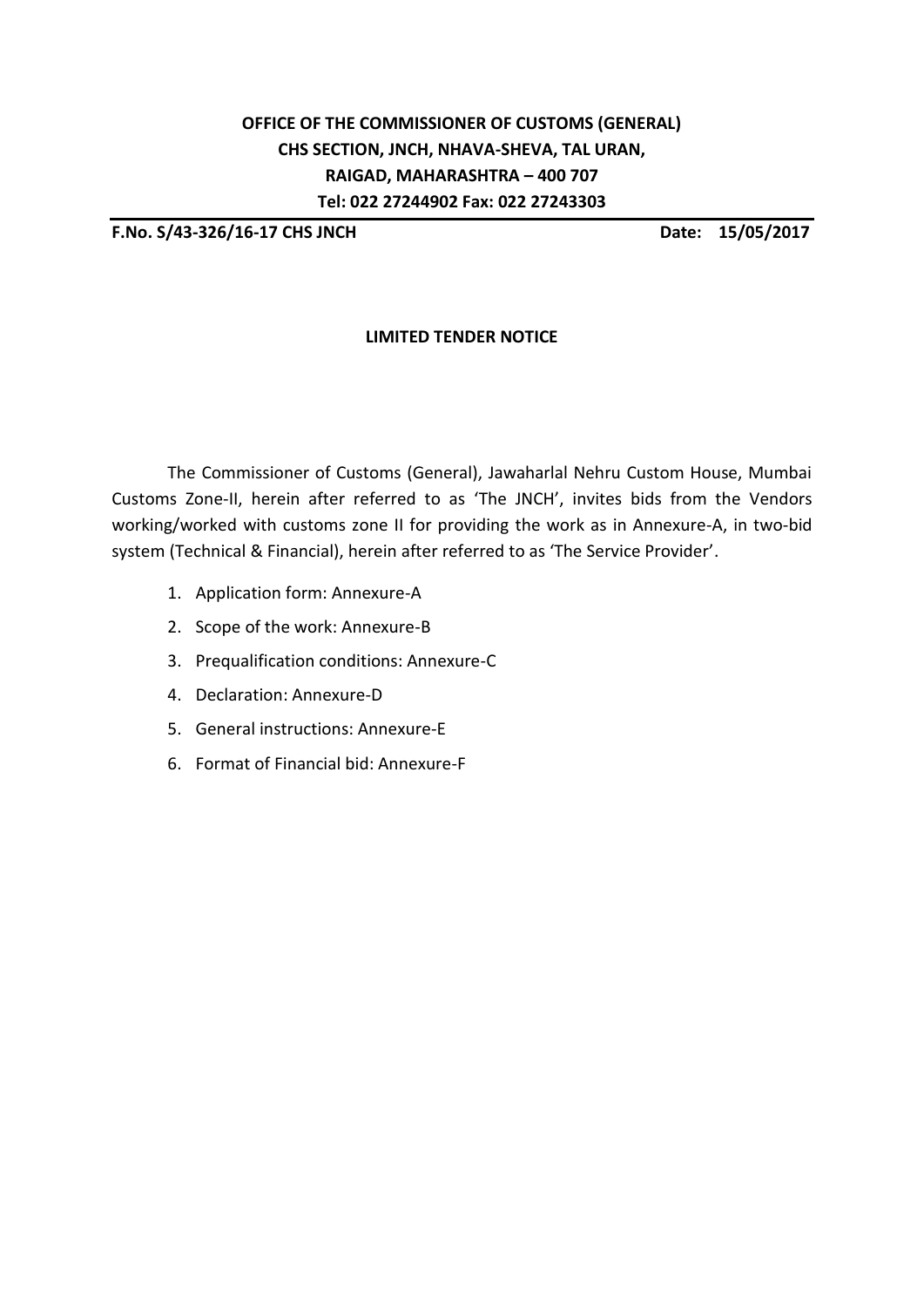#### **ANNEXURE-A**

Date:

### From

To, The Commissioner of Customs (General), Jawaharlal Nehur Custom House, Nhava-Sheva, Uran, Raigad, Maharashtra – 400 707.

# **Sub: Limited Tender for construction/repairing works at Phunde Village, Customs Quarters, Tal-Uran, Dist. Raigad.**

**Ref: 1) Your e-Tender id…………………………………………….Dated……………………. 2) EMD-DD No…………………………………………………………………………………………. Date……………………………..for Rs……………………………………………………………………**

I/we have read the contents of the terms and conditions mentioned in your tender schedule and its enclosures and agree to abide by the same.

I/We quote the rate inclusive of all taxes.

I/We will not claim any extra charges other than the price quoted.

Yours faithfully

(Signature and stamp of the tenderer, State legal status, Whether Prop.,Partner, Registered firm, Company etc.)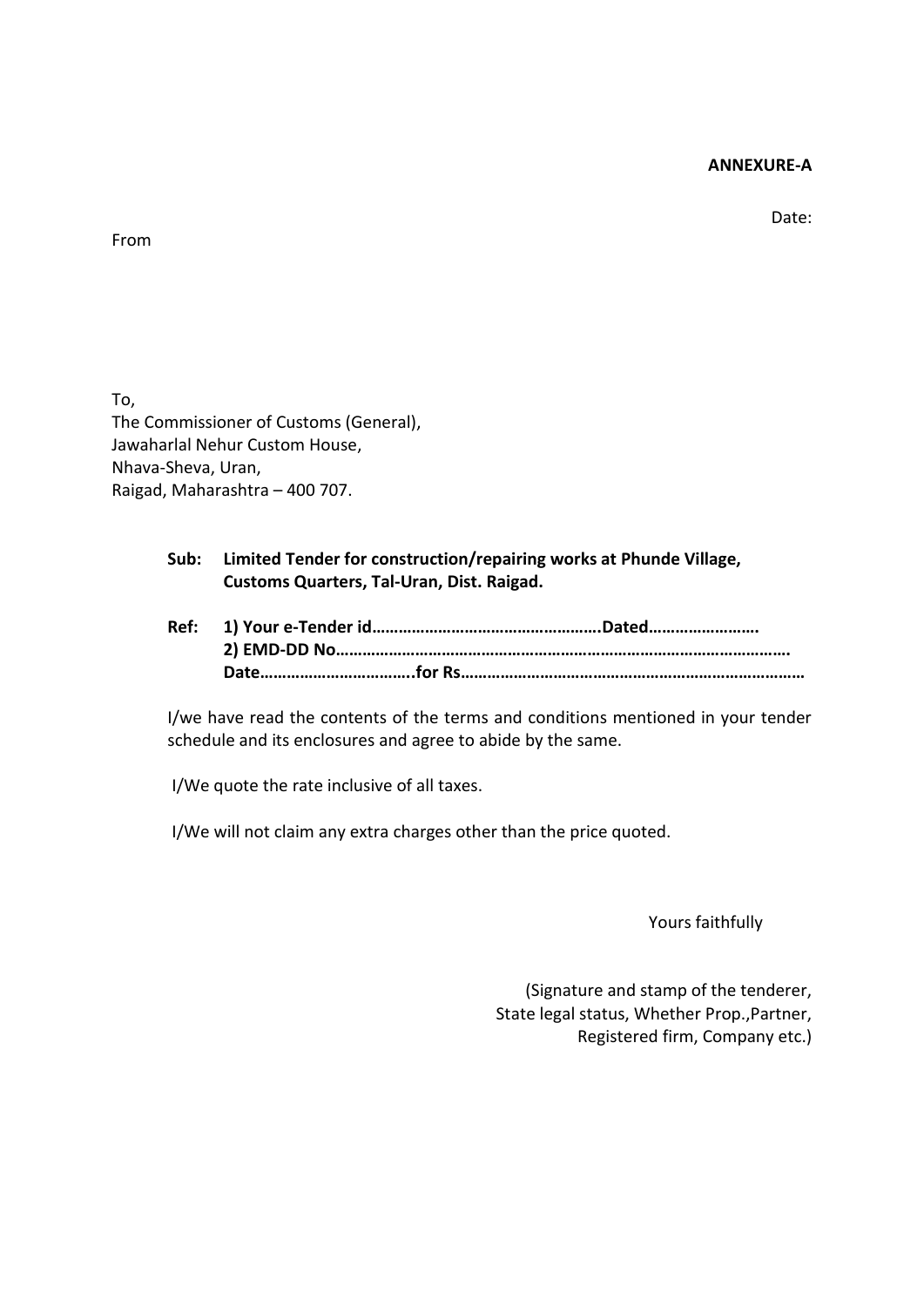### **SCOPE OF THE WORK:**

- 1. Repair work of caved in floor of two rooms of bungalow (Type VI quarters) at Phunde Village, Uran, admeasuring 300 sq feet (+/- 10%).
- 2. Floor needs to be demolished first and after proper filling/repair vitrified tiles are to be laid down.
- 3. Erection of perimeter wall admeasuring around 6 feet in height and 60 feet (20 mts.) in length (+/- 10 %).
- 4. After the erection of wall, secured iron grill has to be mounted in symmetry with the prevailing wall.

\*Whole work shall be considered as a single work.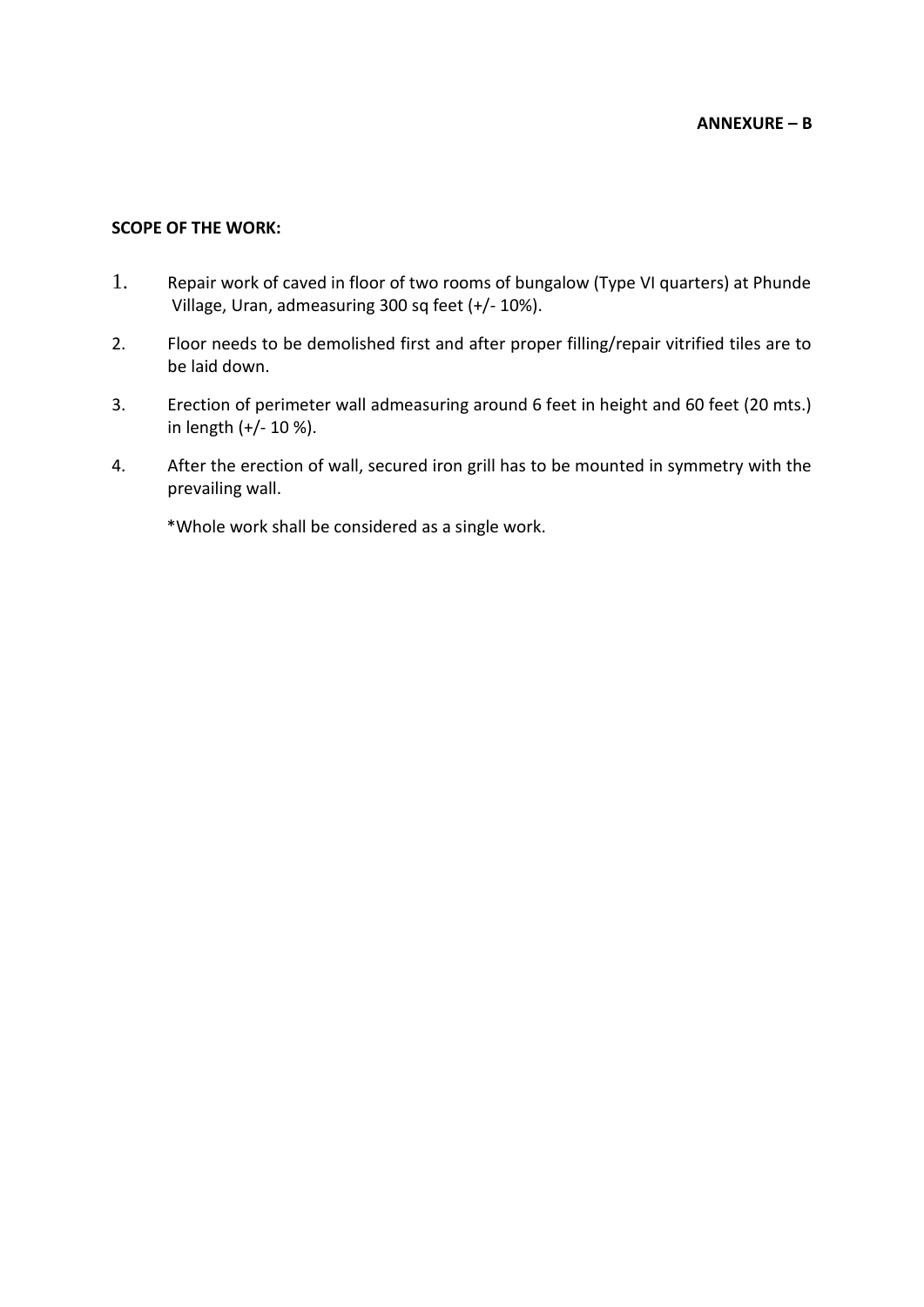## **PREQUALIFICATION CONDITIONS:**

- 1. PAN/ ST to be provided. Attested proof of the same should be provided.
- 2. EMD of Rs. 10,000/- (Rupees Ten thousand only) as Demand Draft in the name of "RBI A/c of The Commissioner of Customs (G), JNCH" should be submitted on or before the last date of bid submission.
- 3. Undertaking to complete the work within 30 days.
- 4. The 'Service Provider' shall sign and stamp each page of the tender document and submit the same with the technical bid.
- 5. The 'Service Provider' shall be working or have worked with/for customs zone II in near past, proof of the same has to be provided.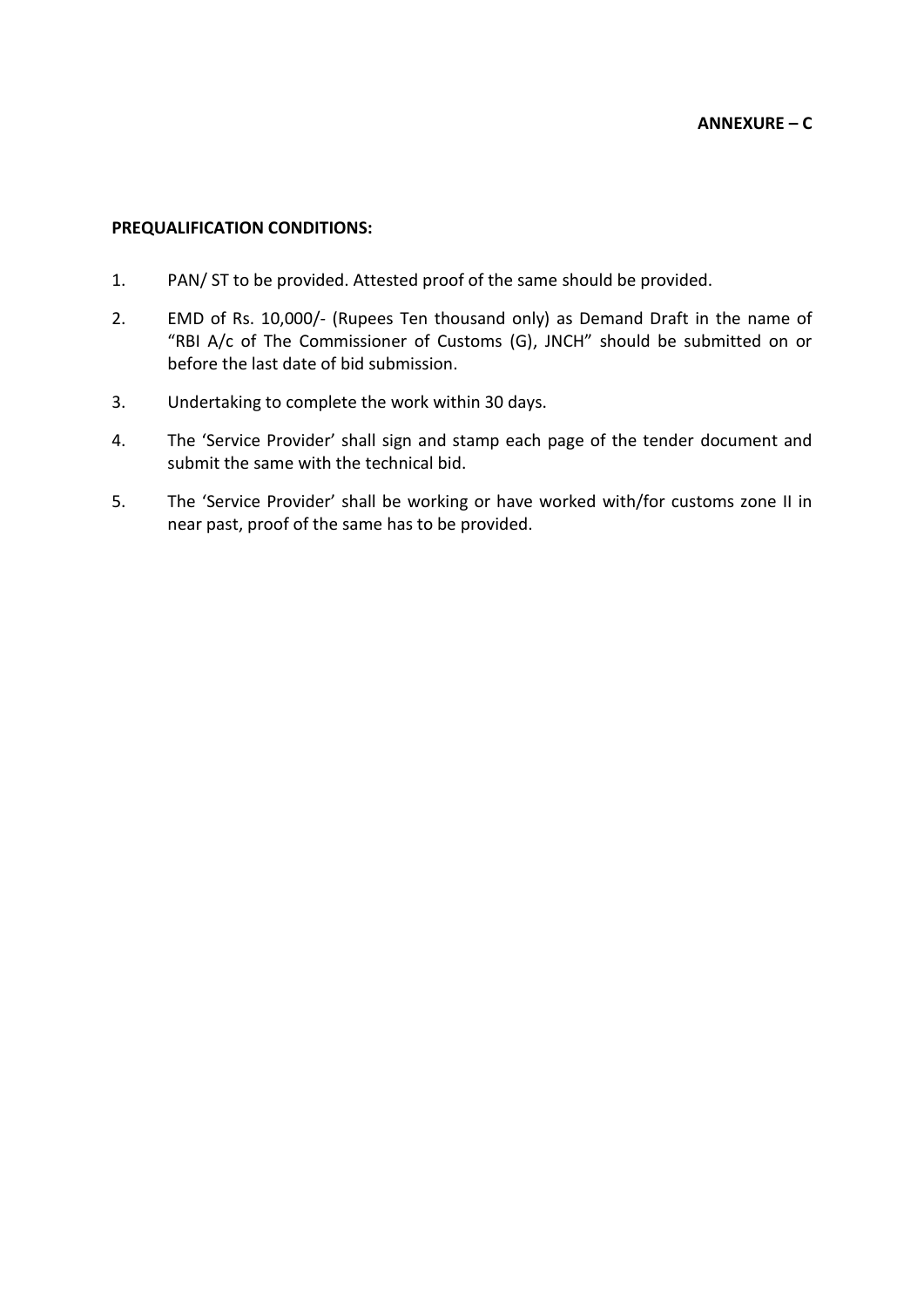**ANNEXURE – D**

#### **-DECLARATION-**

- 1. I ............................................... Son / Daughter /Wife of Shri ................................................ Proprietor / Partner / Director / authorized signatory of ................................ competent to sign this declaration and execute this tender document;
- 2. I have carefully read and understood all the terms and conditions of the tender and undertake to abide to them;
- 3. The information / documents furnished along with the above application are true and authentic to the best of my knowledge and belief. I / we, am / are well aware of the fact that furnishing of any false information / fabricated document would lead to rejection of my tender at any stage besides liabilities towards prosecution under appropriate law;
- 4. I understand that in case any deviation is found in the above statement at any stage, the concern shall be blacklisted and shall not have any dealing with the Department in future.

Signature of authorized person

Name & Seal

Date: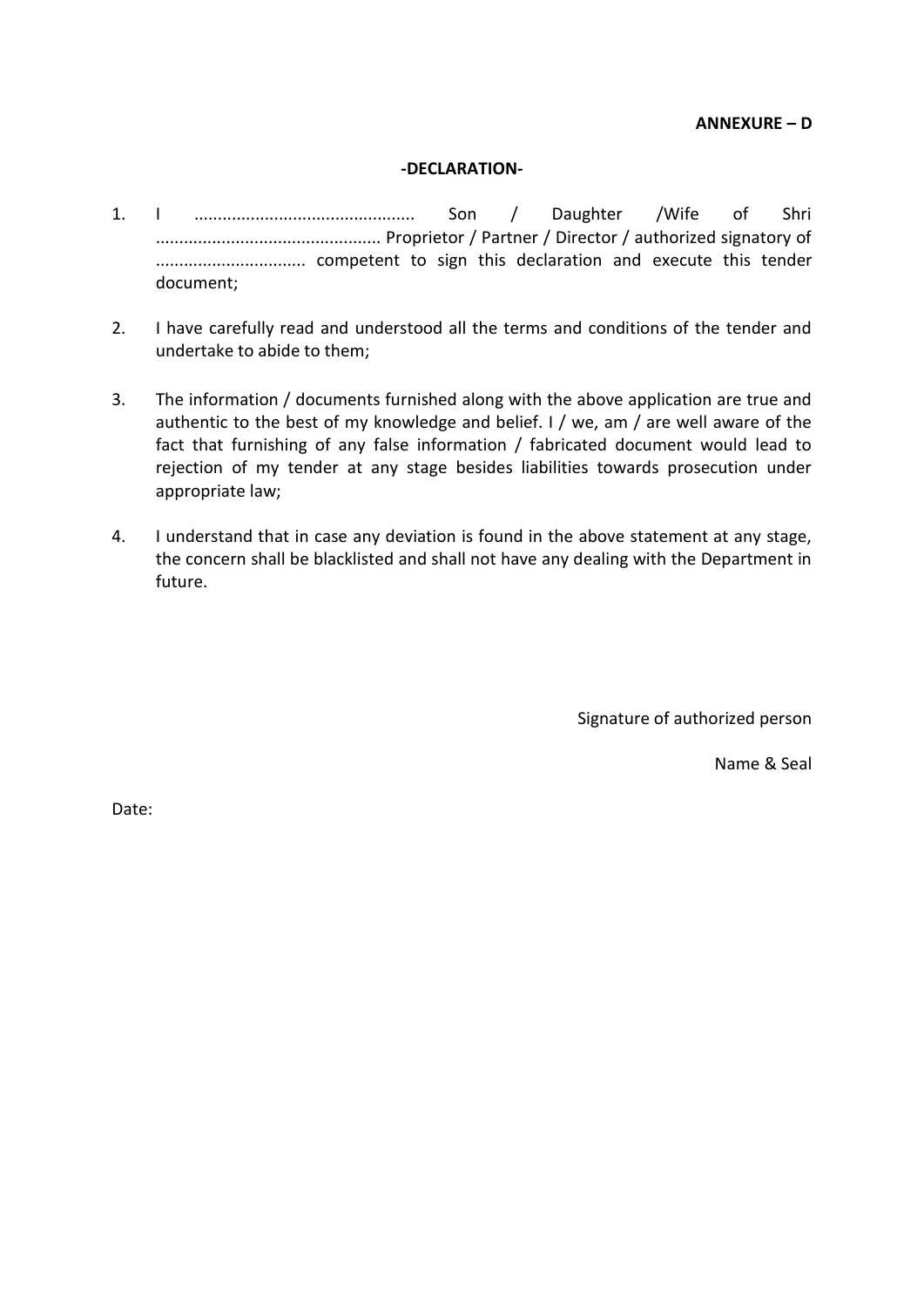#### **GENERAL INSTRUCTIONS:**

- 1. EMD (Earnest Money Deposit): –The tenders should be submitted a Demand Draft of **Rs. 10,000/- (Rupees Fifty thousand only)** in the name of "RBI A/c of The Commissioner of Customs (General), JNCH".
- 2. The Service Provider should submit all the documents attested by authorized person with the quotation.
- 3. The technical bid will be opened first in the presence of the Tender Committee Members. Financial bids of only technically qualified bidder shall be opened in the presence of the Tender Committee Members. The bidders, if they wish, may remain present.
- 4. For any clarification/ inspection of the site, etc. the interested parties may contact the Superintendent of Customs, CHS Office, 1st Floor, 'C' Wing of this Custom House on any working day between 11:00 AM to 5:00 PM, either personally or on Tel- 022- 27244903.
- 5. Tender document is available on [www.cbec.gov.in](http://www.cbec.gov.in/) and CHS section of this Custom House.
- 6. Technical and Financial Bid should be submitted in separate envelopes.
- 7. Important Dates in respect of the tender:
	- Last date and time for accepting bids: **01.06.2017** upto **1700**hrs.
	- Opening of the Bids  $-$

Technical Bid - **02.06.2017** (**1100** Hrs.) Financial Bid - **02.06.2017** (**1500** Hrs.)

-Sd-

**(Dinbandhu Diwakar) Dy. Commissioner of Customs Preventive (General), JNCH**